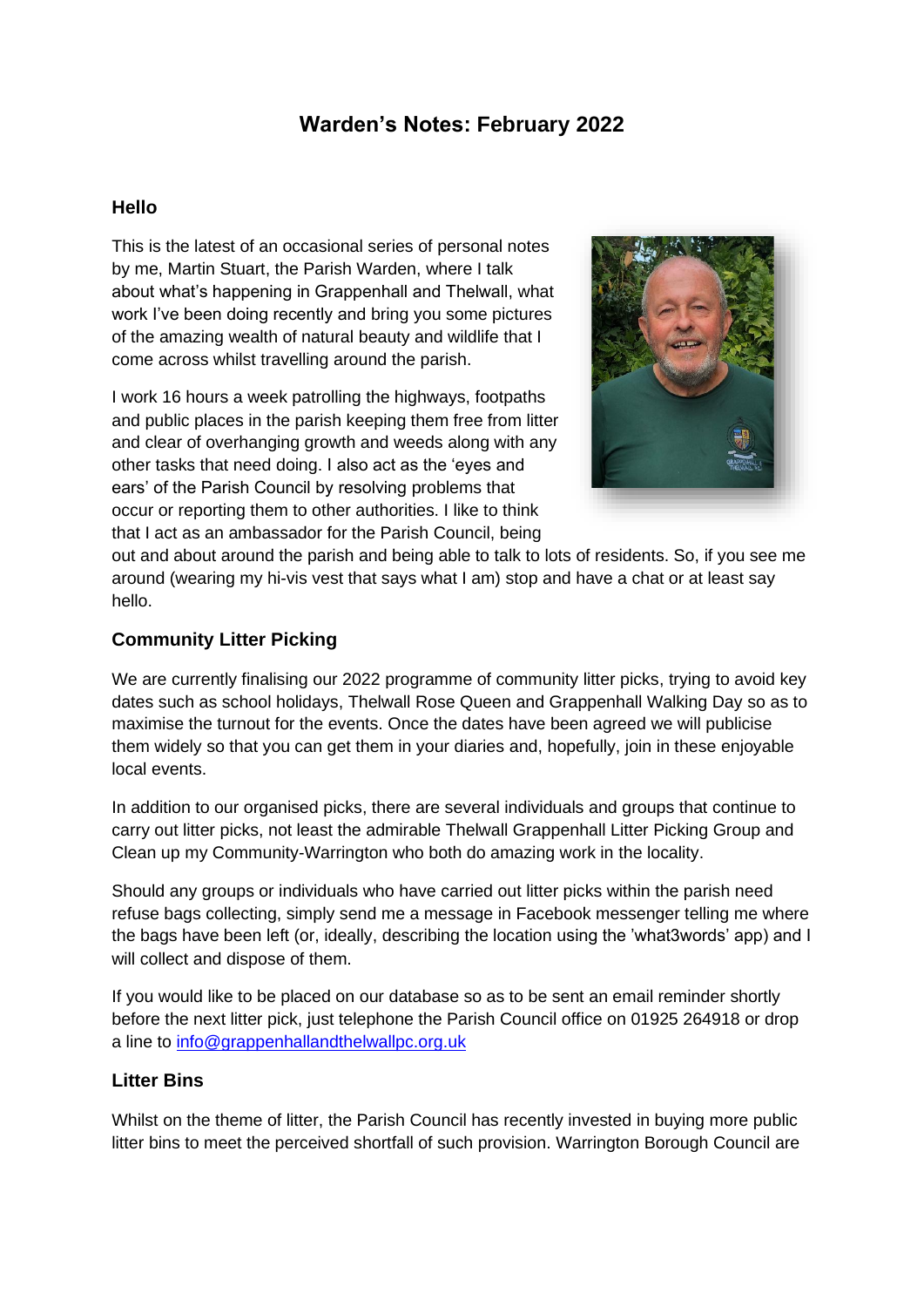at the limit of their capacity to empty litter bins so that any new provision has to be provided (and emptied) by the Parish Council.

These pictures show the rather elegant litter bin that the Parish Council recently purchased and which I have installed at the end of Ferry Lane in Thelwall, an area where there was a distinct shortage of bin provision.





It was of course necessary to secure the consent of the landowner to the placement of this bin and we chose the attractive slatted style of bin rather than the standard black plastic one due to the rustic location, near to the famous Thelwall Penny Ferry.

Based on my experience of emptying this bin regularly, it is well used and was clearly needed here.

I was recently asked, "Which are the two most overfilled litter bins in the parish?". My answer was the one alongside the Bridgewater Canal at Chester Road and the one on the footpath from Grappenhall Cricket Club to the Walled Garden alongside the new housing development under construction.

It was therefore decided to replace these two existing bins with new 'double bins' offering greatly increased capacity.

They were therefore purchased and installed by the Parish Council but will continue to be emptied by the Borough Council.

Pictures below show these new bins installed at these two locations.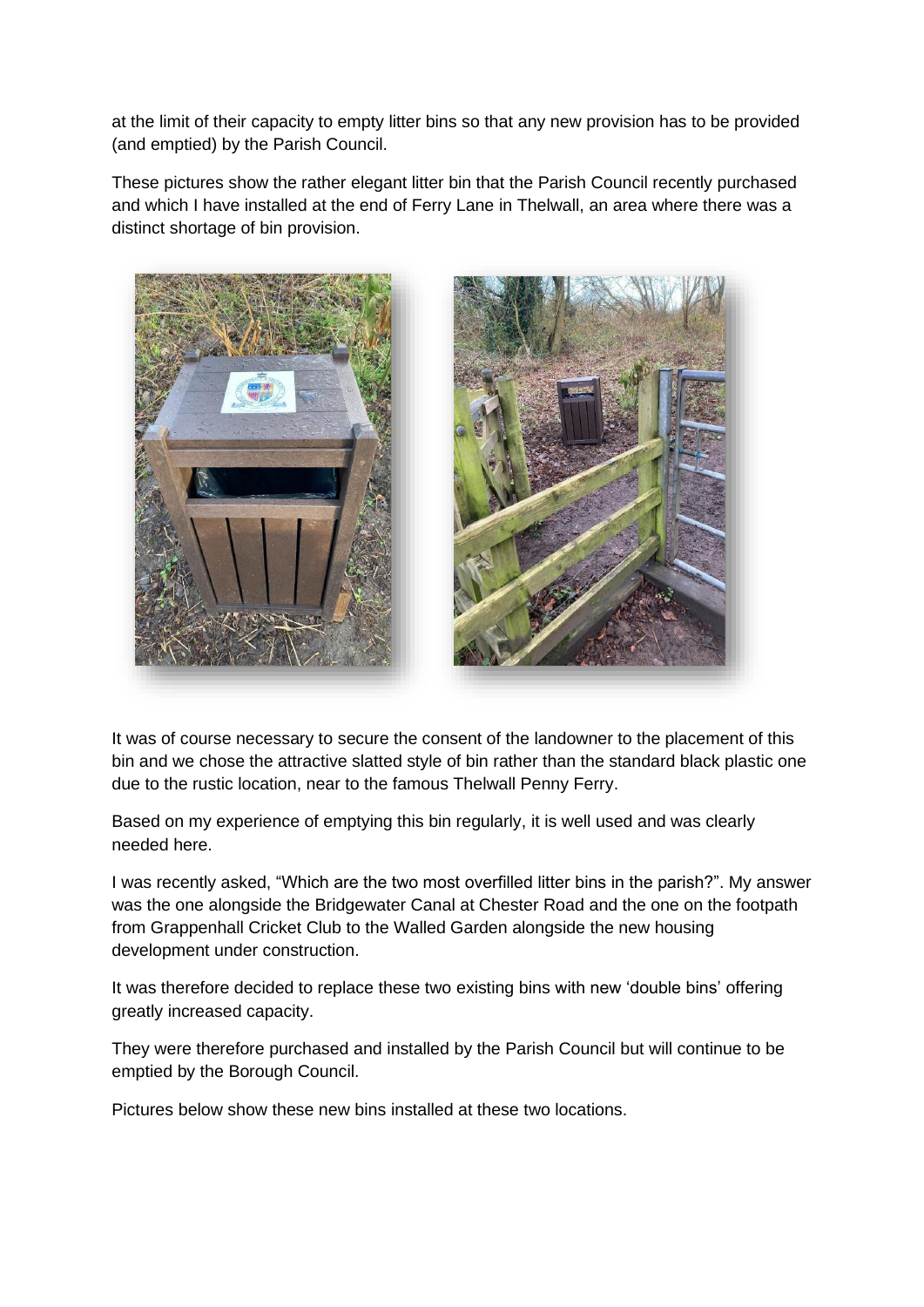

#### **Rant of the month**

This is the part of these 'Notes' where I let rip about a specific type of litter that I'm having to pick up which is particularly irritating me.



It's an old 'favourite' which I've probably ranted about before, the facemask, currently being worn everywhere to guard against Covid 19.

Whlist it is good practice to wear these things, particularly in indoor places, it is definitely *not* good practice to throw them on the ground when you come outdoors again, however uncomfortable they may be to wear.

And that is certainly what many people are doing judging by the many hundreds of them that I have to pick up on a daily basis.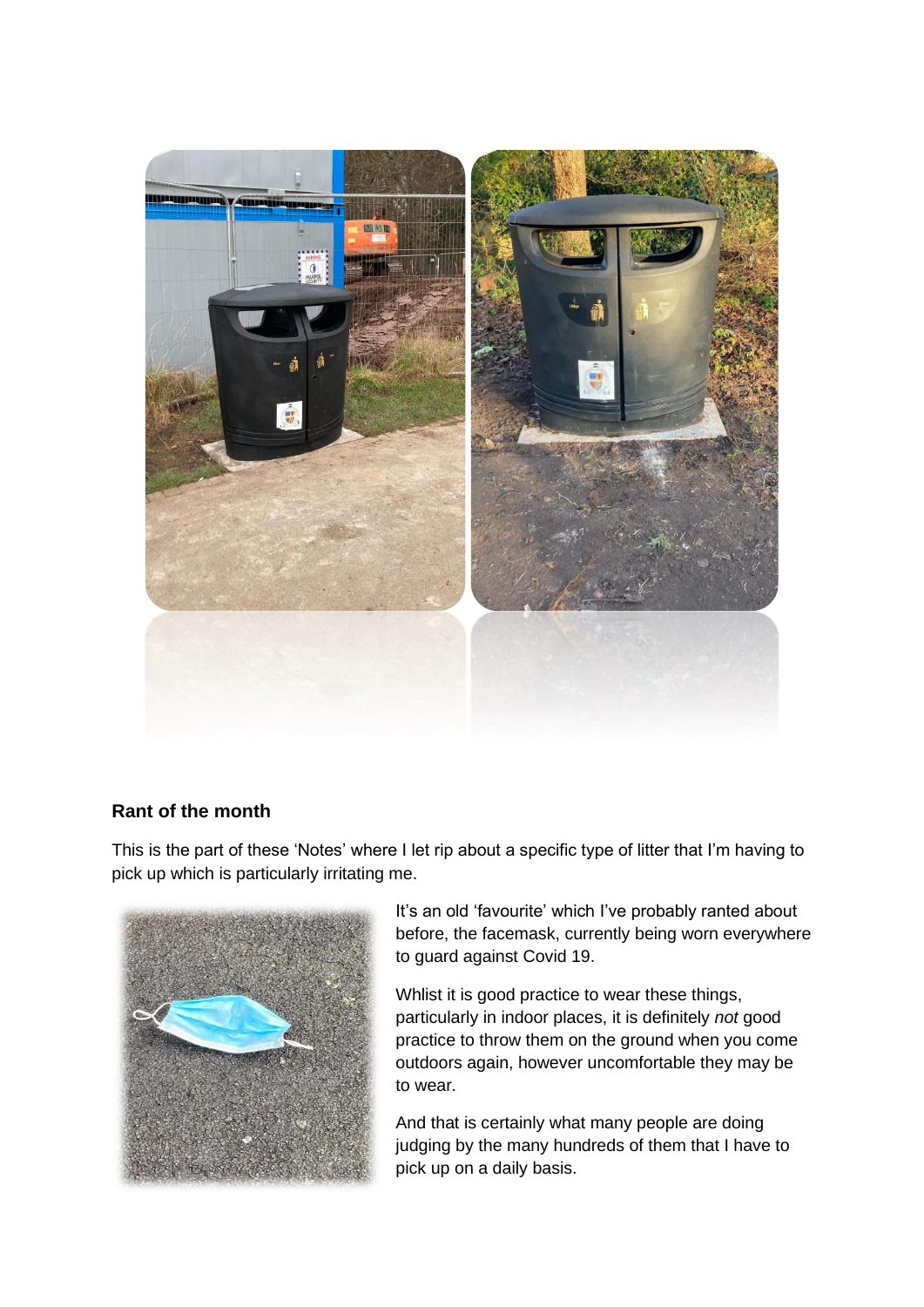So the message is the same as usual – please, please, take face masks home to dispose of them or put them in a litter bin.

#### **Nature and Wildlife**



Here's a picture of a Buzzard, perched on a lighting tower on Stockton Lane in Grappenhall.

A few years ago Buzzards were almost extinct in Cheshire but have had a revival in recent years. There are several of them that regularly circle over the parish and magnificent raptors they are too.

You'll recognise them by their size, with a wingspan of up to 130 cm and by their characteristic mewling cry, rather like a cat!

And here's a picture of some of this year's brood of cygnets that our resident swan couple



produced, alongside the Bridgewater Canal.

They're almost fully grown now but you can still see some of their baby brown feathers if you look closely.

It's a pity I can't show you a video of what happened next as they proceeded to run up Stockton Lane, slapping their great big feet down for what seemed like a long way before taking off into flight.